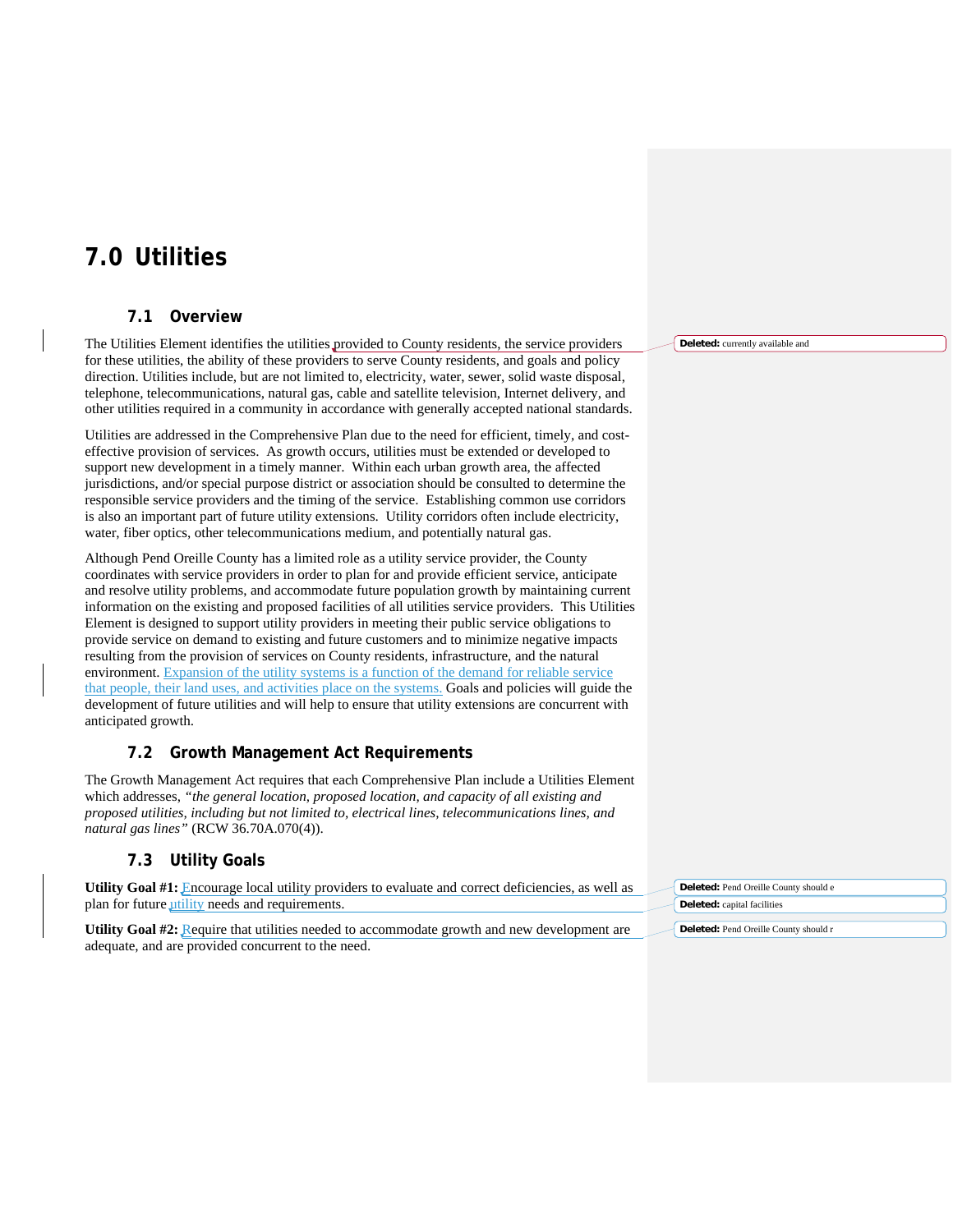# **7.4 Utility Policies**

districts, private companies, or by cities.

In support of the Utilities Goals, Pend Oreille County will implement the following Utility Policies:

| Utility Policy #1: Incorporate by reference, the County Solid Waste Plan, and the PUD #1 5-                                                                                                                                                            | Deleted: Pend Oreille County shall i                                                               |
|--------------------------------------------------------------------------------------------------------------------------------------------------------------------------------------------------------------------------------------------------------|----------------------------------------------------------------------------------------------------|
| year Plan, as updated, into this Comprehensive Plan                                                                                                                                                                                                    | <b>Commented [o1]:</b> County to check the correct names                                           |
| Utility Policy #2: Encourage the Public Utility District and other public service providers to                                                                                                                                                         | Deleted: T                                                                                         |
| review and update their capital facility plans to be consistent with this comprehensive plan.                                                                                                                                                          | Deleted: shall                                                                                     |
| Utility Policy #3: Establish standards and application requirements to verify that adequate<br>provisions for water and sewer service, and fire suppression have been made prior to the final<br>approval of land use or building permit applications. | Deleted: Pend Oreille County shall e                                                               |
| Utility Policy #4: The Northeast Tri-County Health District should continue to monitor sanitary<br>sewer systems, private wells, and community water systems for compliance with federal, state,<br>and local standards.                               |                                                                                                    |
| <b>Utility Policy #5:</b> Encourage the establishment of community water and sanitary sewer systems,<br>provided that adequate provisions have been made to insure that the systems remain financially<br>viable and self-supporting.                  | Deleted: Pend Oreille County should e                                                              |
| <b>Utility Policy #6</b> Support the installation of fiber optic networks and services.                                                                                                                                                                | Deleted: Pend Oreille County should s                                                              |
| <b>Utility Policy #7:</b> Support improved cellular and wireless communication services and<br>encourage the installation of facilities that are designed to blend into the surroundings.                                                              | Deleted: Pend Oreille County should s                                                              |
| Utility Policy #8: When acquiring right-of way, Pend Oreille County and the State should<br>acquire sufficient land to accommodate desired road improvements as well as to support the<br>coordinated installation of utilities now and in the future. |                                                                                                    |
| Utility Policy $\#9$ : Require that all right-of-way permits include provisions that include other                                                                                                                                                     | Deleted: The County shall r                                                                        |
| utilities to collocate facilities in or near the same location in accordance with current applicable<br>safety standards governing utility placement.                                                                                                  | Deleted: do not preclude                                                                           |
| 7.5 Existing Conditions and Future Proposals                                                                                                                                                                                                           | <b>Commented [BF2]:</b> Outdated and or unnecessary detail has been<br>edited out in this section. |
| This section generally describes the existing utilities and providers in Pend Oreille County. The                                                                                                                                                      | <b>Deleted:</b> location and extent of                                                             |
| location of specific utilities is maintained in the County GIS system and/or with the individual                                                                                                                                                       |                                                                                                    |
| utility providers in associated plans incorporate into the County Comprehensive Plan by                                                                                                                                                                |                                                                                                    |
| reference. The County has a limited role as a utility service provider, primarily consisting of the                                                                                                                                                    |                                                                                                    |

Several independent federal government agencies, such as the Federal Communication Commission (FCC) and the Federal Energy Regulatory Commission (FERC) regulate these utilities to protect the public interest. The County cannot prohibit the placement of these utilities, but can adopt standards relating to their siting and impacts associated with these facilities.

solid waste system. All utilities in Pend Oreille County are either operated by public utility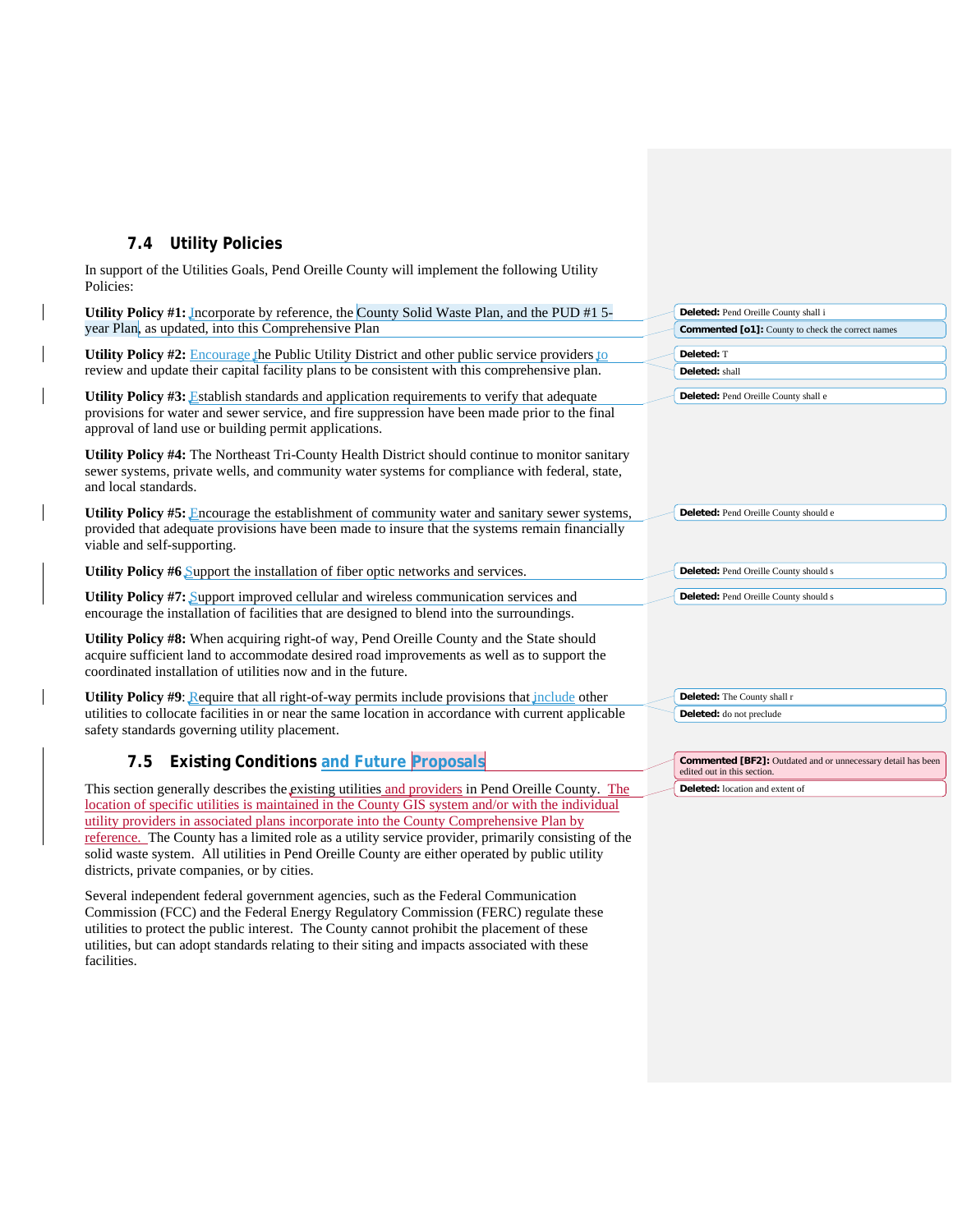# Solid Waste

The solid waste system is a Countywide, coordinated effort. The County retains ownership of the three solid waste transfer station sites, with recycling facilities. These include the transfer facilities near Newport, Ione, and Usk. Solid waste from each town is hauled to a County transfer station and transported out of the County to Spokane under private contract. See the Capital Facilities Element, the County's Solid Waste Management Plan, and County Transfer Station Operations Plan for more details.

# Sewer Systems

The County does not maintain sewage treatment facilities. The primary method of sewage treatment in the rural parts of the County is through on-site systems provided by private developers, either for individuals or for larger developments. Northeast Tri-County Health and the Washington State Department of Health (DOH) regulate on-site septic systems.

There are limited areas in the County served by sewer. Most of the Diamond Lake area is served by the Diamond Lake Water and Sewer District and part of Sacheen Lake is served by the Sacheen Lake Water and Sewer District. Each city and town in the County maintains its own sewage treatment facility.

# Water Systems

Washington State defines public water systems as all systems serving more than one singlefamily residence. State health regulations now require that new public water systems serving three or more connections to be operated by a Satellite Management Agency (SMA), where one is available. Group A systems serve 15 or more connections, or 25 or more people per day for 60 or more days per year. Group B water systems are all of the smaller systems that serve more than one single-family residence but are not large enough to be considered a Group A system.

Pend Oreille County Public Utility District #1 owns and operates several water systems throughout the County.

The Diamond Lake area is served by the Diamond Lake Water and Sewer District. While the County does not supply sewer and water service, the County can permit development within the District only with the approval of the District. The County will coordinate with the District regarding development within its boundaries to ensure that any County action does not create an expectation that service will be provided which is beyond the District's capacity.

# Stormwater Management Facilities

Each city and town in the County maintains its own drainage system within its corporate boundaries. WSDOT is responsible for the management of runoff from state highways and the effects of this runoff. There are no regional stormwater collection facilities. Technical basin studies and analyses are needed for the County to develop a storm water management plan.

Developments are required to address storm water run-off onsite. Level of service standards vary depending on terrain, soil type, vulnerability of surface water to contamination, and other factors. The County has an established level of service standard for new development, which requires that new development be designed to accommodate a 25-year, 24-hour storm.

**Deleted:** The County completed closure of its Ione and Deer Valley landfills in 1995. Solid waste from each town is hauled to a

#### **Deleted:** From January 1, 1960 until June 30, 2001, 4,193

**Deleted:** on-site sewage disposal systems have been inspected and approved in Pend Oreille County, according to the Northeast Tri-County Health District. The total number of on-site sewage disposal systems is not known. Washington State Department of Health regulations for on site sewer systems form the Level of Service Standards for these facilities.¶

**Deleted:** the Granite Shores; Greenridge Estates, Holiday Shores, Lazy Acres, River Bend Estates, River View Shores, Sandy Shores and Sunnyside Meadows, and Sunvale Acres 4<sup>th</sup> Addition/Abbie Acres subdivision water systems

**Deleted:** The water system at Box Canyon Dam is for that facility, while the PUD owns, operates, and maintains the Metaline Falls water system. ¶

**Deleted:** Population of the area ranges from about 415 in the winter to 1,380 in the summer. Since the area is unincorporated building and other development permits, as well as roads, and police protection, are under the jurisdiction of Pend Oreille County. While **Deleted:** need to work closely

#### **Deleted:** the District

**Deleted:** The District has completed the Wellhead Protection Plan, which has been approved by the State Department of Health (DOH). Both District wells are in the same Wellhead Protection Zone. An unresolved issue for the District is to determine the effect of water withdrawals on the level of Diamond Lake.¶ Additional details on the Diamond Lake Water and Sewer District

facilities can be found in the County's Capital Facilities Plan. …

**Deleted:** New development often has the potential to cause erosion and flooding during major storm events. Such events can cause considerable damage to streams through increased siltation, and to adjacent property through flooding and deposition of mud. GMA requires that standards for stormwater runoff be established, and that such facilities be constructed concurrently with new development.¶

**Commented [BF7]:** Update with any stormwater plans that have been prepared since the last update.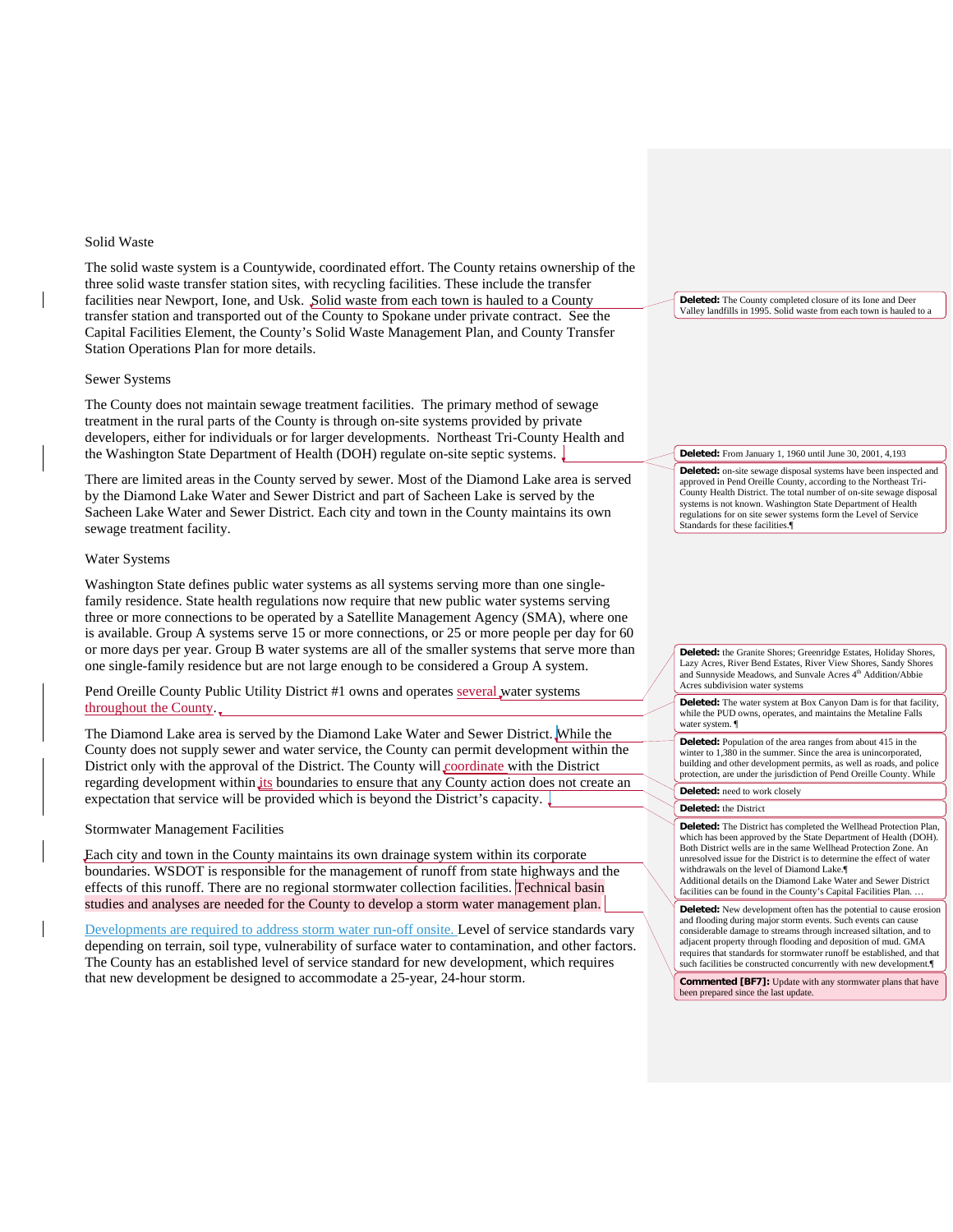### Electric Utilities

# Pend Oreille Public Utility District #1

Electric service is provided to Pend Oreille County by the Pend Oreille Public Utility District #1 headquartered in Newport. The PUD owns and operates the Box Canyon Hydroelectric Project, the Calispel Project, and has Federal Energy Regulatory Commission (FERC) license rights to power from the Boundary Hydroelectric Project, which is owned by the City of Seattle. Energy generated from these projects is distributed to the PUD's consumers along with energy provided from the Bonneville Power Administration and other sources. Several substations have been constructed to meet existing and future energy needs.

The PUD serves 9,135 electric customers and maintains lines and equipment stretching over 1,425 miles of rural land. The PUD's Box Canyon Dam can produce a maximum of approximately **90** Megawatts, and the PUD has rights for up to 48 Megawatts, at cost, from Seattle City Light's Boundary Dam.

The PUD is a part of the regional power grid and therefore has access to other sources of electricity, though the way in which the grid will help to provide power and the cost of that power will be governed by the terms of deregulation in the power industry. The PUD always maintains exchange agreements with other power producers.

# Seattle City Light

Seattle City Light (SCL) owns and operates the Boundary Project, SCL's largest generating station, which was built in 1967. The project's authorized licensed capacity is 1,003.253 megawatts (MW). This license includes measures to mitigate the impacts of Boundary's operations on the surrounding environment. These measures address recreation, aquatic, terrestrial, cultural, and wildlife resources and benefit the environment and the communities in and around Boundary. The project boundaries include over 800 acres within which the dam, powerhouse, support structures, roads, and the reservoir banks upstream of the project are located. License requirements include full power compensation for the reduction of output, called encroachment, from the Box Canyon Dam to the Boundary Project construction. This compensation includes the sale of power at cost to Pend Oreille County Public Utility District #1. Boundary Dam is operated for peak load-following and providing operating reserves, meaning water is most often released during the day and the reservoir refills at night. Bonneville Power Administration owns the Boundary Substation transmission switchyard, however, SCL owns, operates, and maintains some of the equipment in the yard. The Abercrombie Mountain and Mt. Spokane microwave towers are outside the project boundaries, but are also maintained by Boundary crews.

# Natural Gas

There is no natural gas service available in Pend Oreille County. LPG is available from several vendors in the area.

### Telecommunications

Telecommunication refers to the electronic transmission of information by means such as telephone, radio, television, optical cable, satellite, and other technologies. The

### **Deleted:** al

**Deleted:** There are currently seven substations in Pend Oreille County. An eighth substation is planned in order…

**Deleted:** near-term energy load growth, and could be built near the intersection of Highway 2 and Highway 211 to serve the south part of the Pend Oreille County as growth occurs.existing and future

Commented [o9]: https://popud.org/services/electri

**Deleted:** approximately 8,200 meters

#### **Deleted:** 80

**Deleted:** Currently, the general service load, defined as all residential, business, and industrial loads<sup>1</sup> within the County borders is approximately 50 megawatts. In addition to this demand, the PUD's largest customer, the Ponderay Newsprint Company, has an electric power demand of approximately 100 megawatts. The Ponderay Newsprint Company receives its electrical power from the PUD, and the PUD must purchase power in the market to satisfy Ponderay Newsprint Company's demand. ¶

The general electrical service provided by the PUD, is served with the lowest cost power generation available to the PUD. Future large industrial customers with a demand greater than 2 MW will not be fully entitled to the inexpensive resources available to the general service customers since the PUD has a limit of 2 megawatts peak for new industrial users, after which such users will pay higher rates. By virtue of contracts with the Ponderay Newsprint Company, those customers will also purchase additional power resources other than those owned by the PUD.¶

**Deleted:** The PUD has considered the addition of a combustion turbine (CT) to its power production. The PUD is a part of the

**Deleted:** New substations were commissioned in 1998-Box Canyon, Cusick, Pine Street (Newport), and Usk-all of which are under supervisory control via the PUD's new fiber optic system.¶

**Deleted:** In 1986 two additional generators were declared commercially operable. This facility has a peak production of 1,051 megawatts, providing approximately 40% of SCL's power requirements The project's authorized licensed capacity is 1,003.253

**Commented [o10]:** <https://www.seattle.gov/light/Boundary/>

**Deleted:** 48 megawatts of